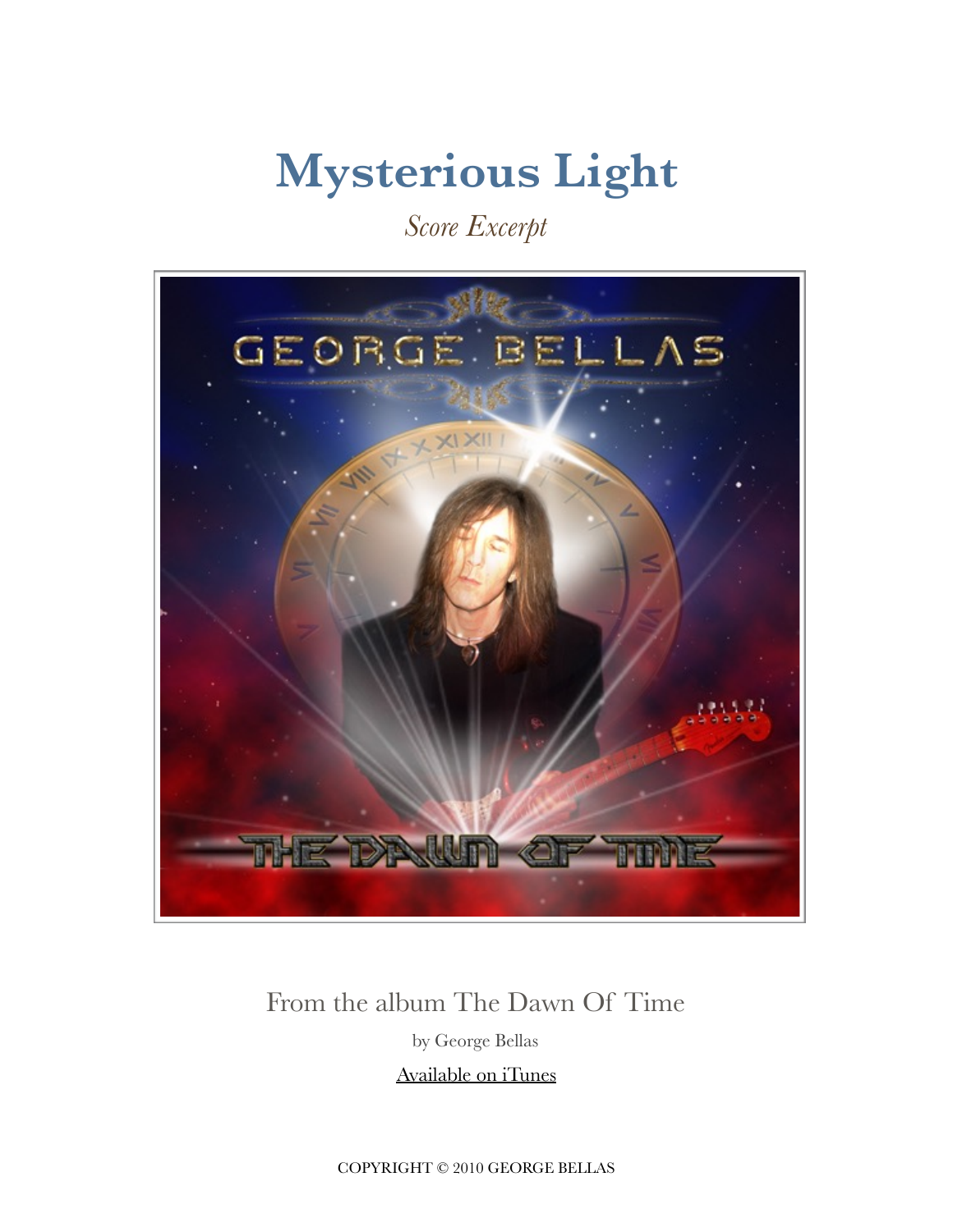### Transcription Notes

Mysterious Light is the seventh composition on the 2010 album The Dawn Of Time by George Bellas. This piece is characterized by symmetrical metric concepts, modern harmony and outlandish melodic content.



The Introduction of Mysterious Light begins with interplaying alternating meters where the first measure's meter (The Leader) increases its numerator by a factor of one every other measure while the following meter, beginning at measure two (The Follower), decreases it's numerator by a factor of one every other measure until the leading meter arrives at 7/16 and the pattern is terminated. This yields the question/answer sequence (The leading meter is highlighted in red):

#### **1/16 - 6/16 - 2/16 - 5/16 - 3/16 - 4/16 - 4/16 - 3/16 - 5/16 - 2/16 - 6/16 - 1/16 - 7/16**

Section A has the glockenspiel in 7/8, the harp in 5/8, with bells supporting the harp by accenting beat one of the 5/8 harp line, and the synth harmony in 4/4.

Section B is in 5/4 and uses quartal harmony with the theme given to the Violins. The following transition is in 11/16 with counterpoint between the synth and glockenspiel.

Section C alternates between 12/16 and 13/16 with the synth and guitar playing in unison while the choir and violins supply the harmony. The return of Section A is in modified form with an additional melodic line interwoven within the existing counterpoint.

After Sections A, B and C are repeated, the transition into the Coda is in 23/16 with the Coda entering in 17/16 and then proceeding to 13/16 and then to 5/4 for the closing measures.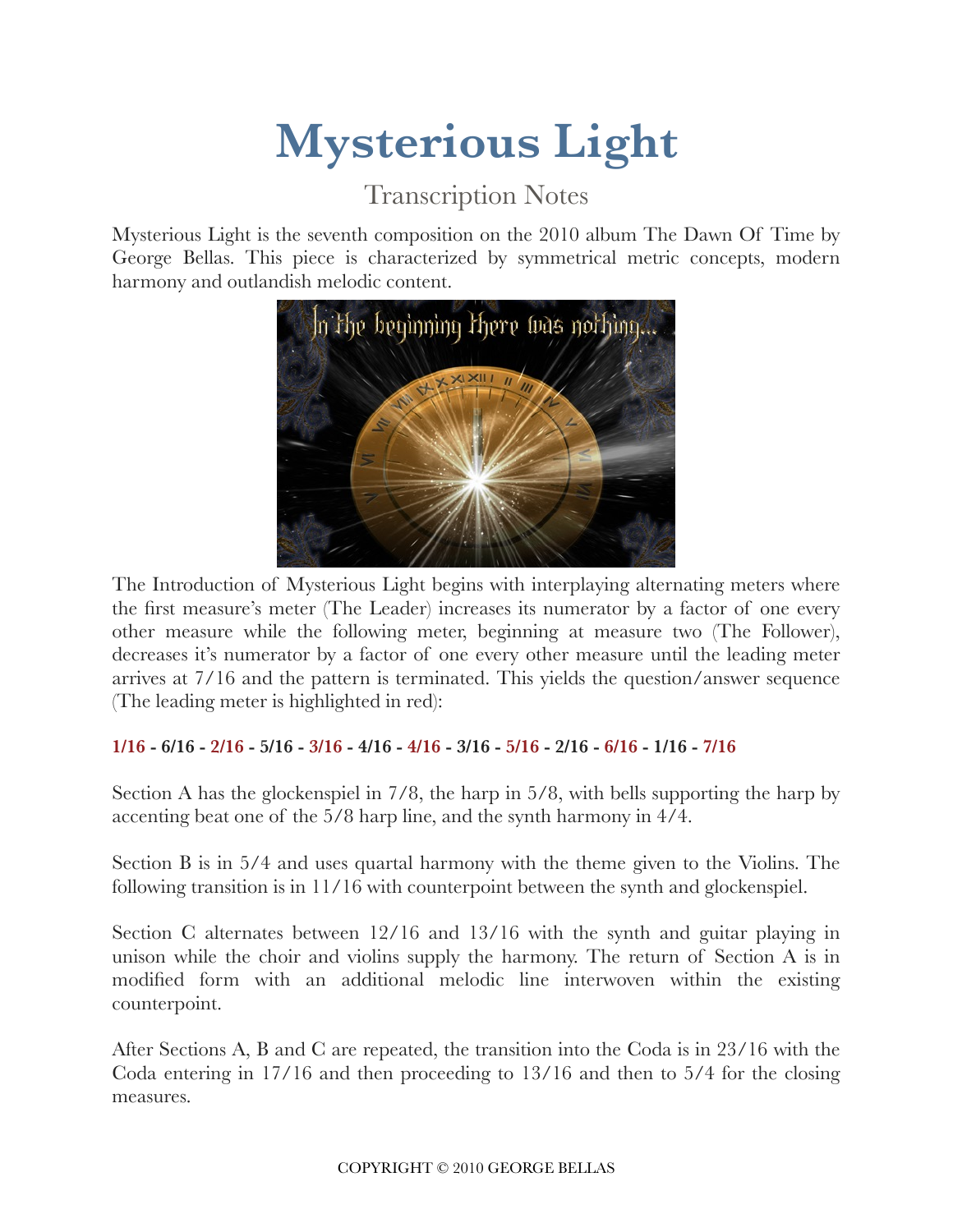

"

"

"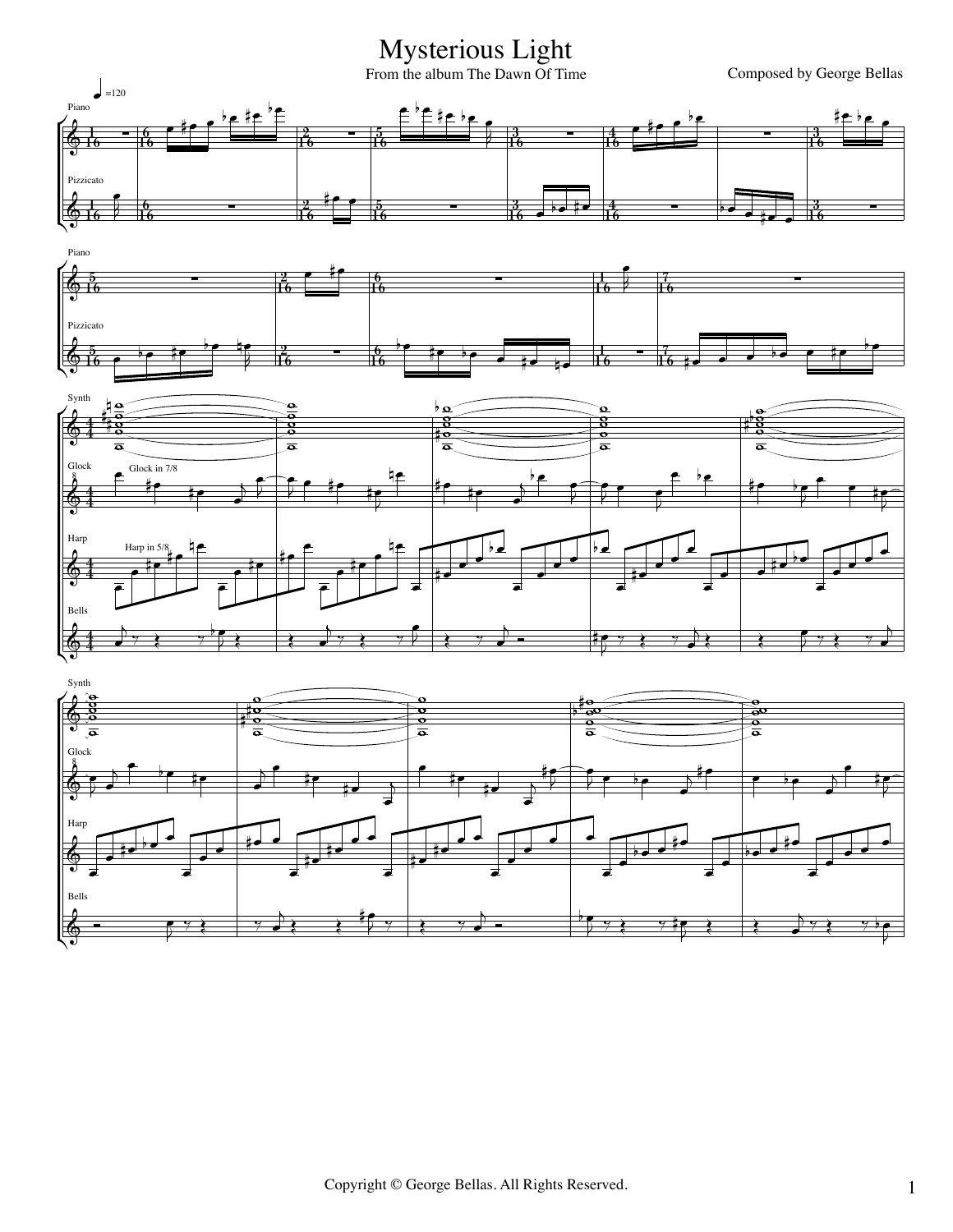







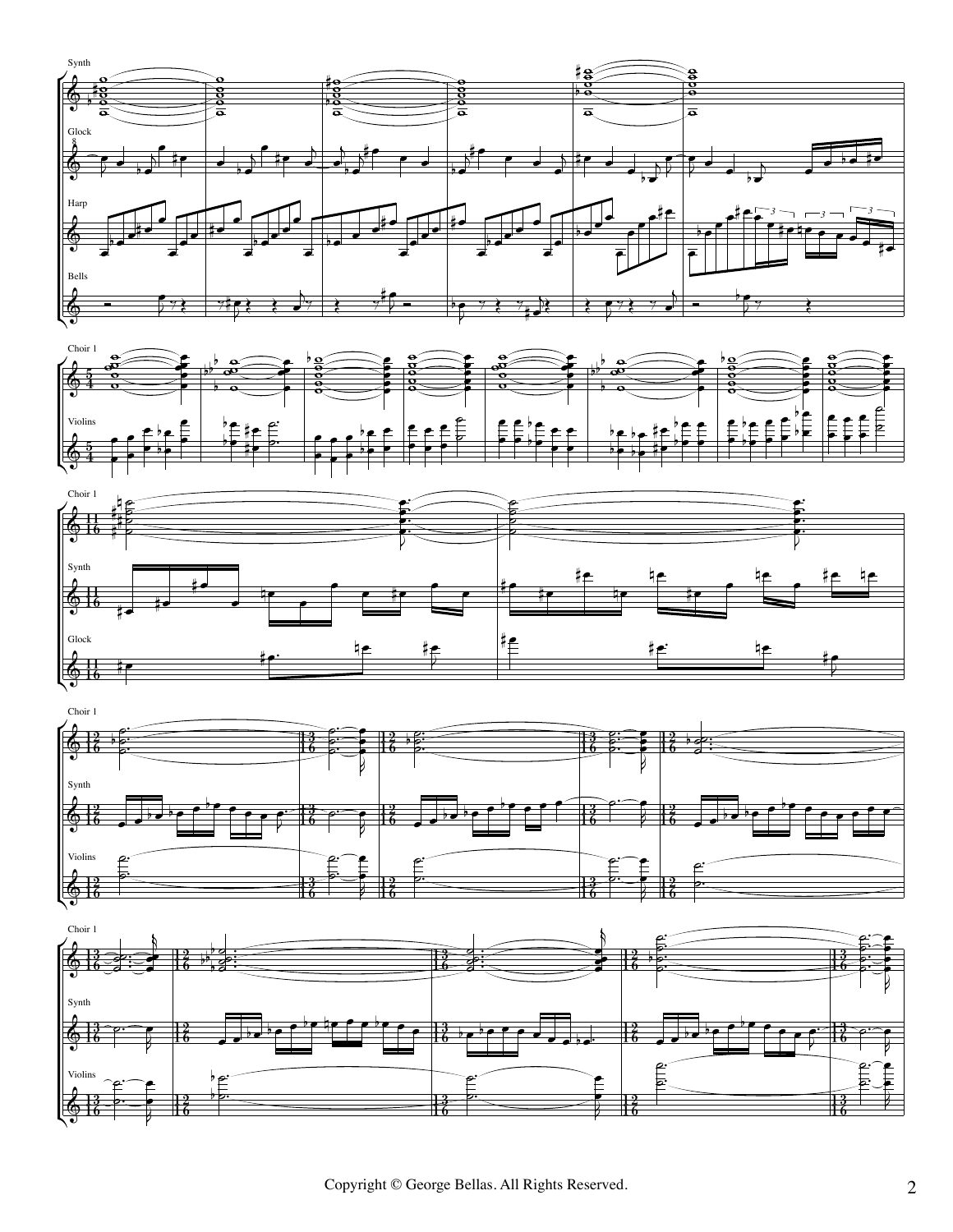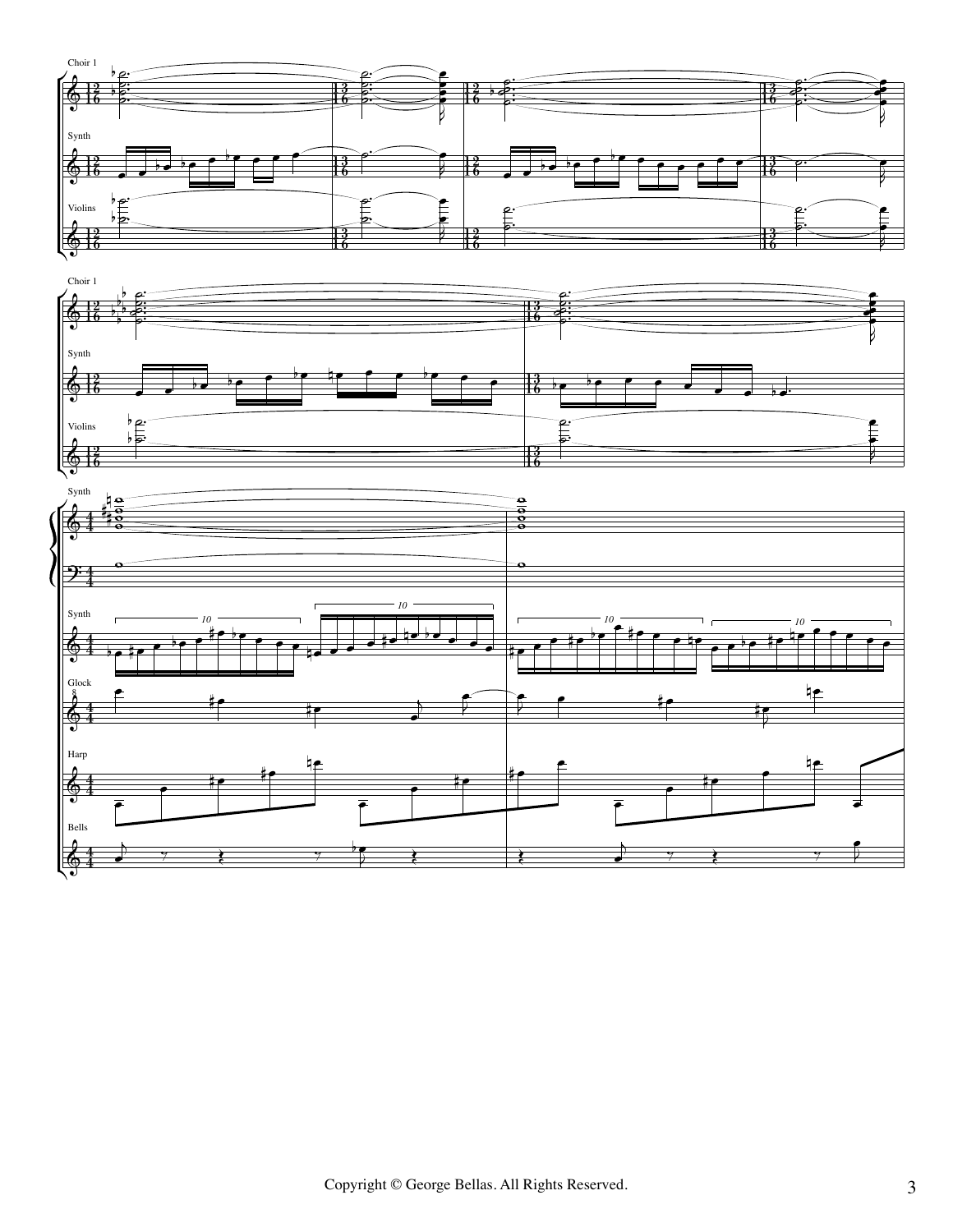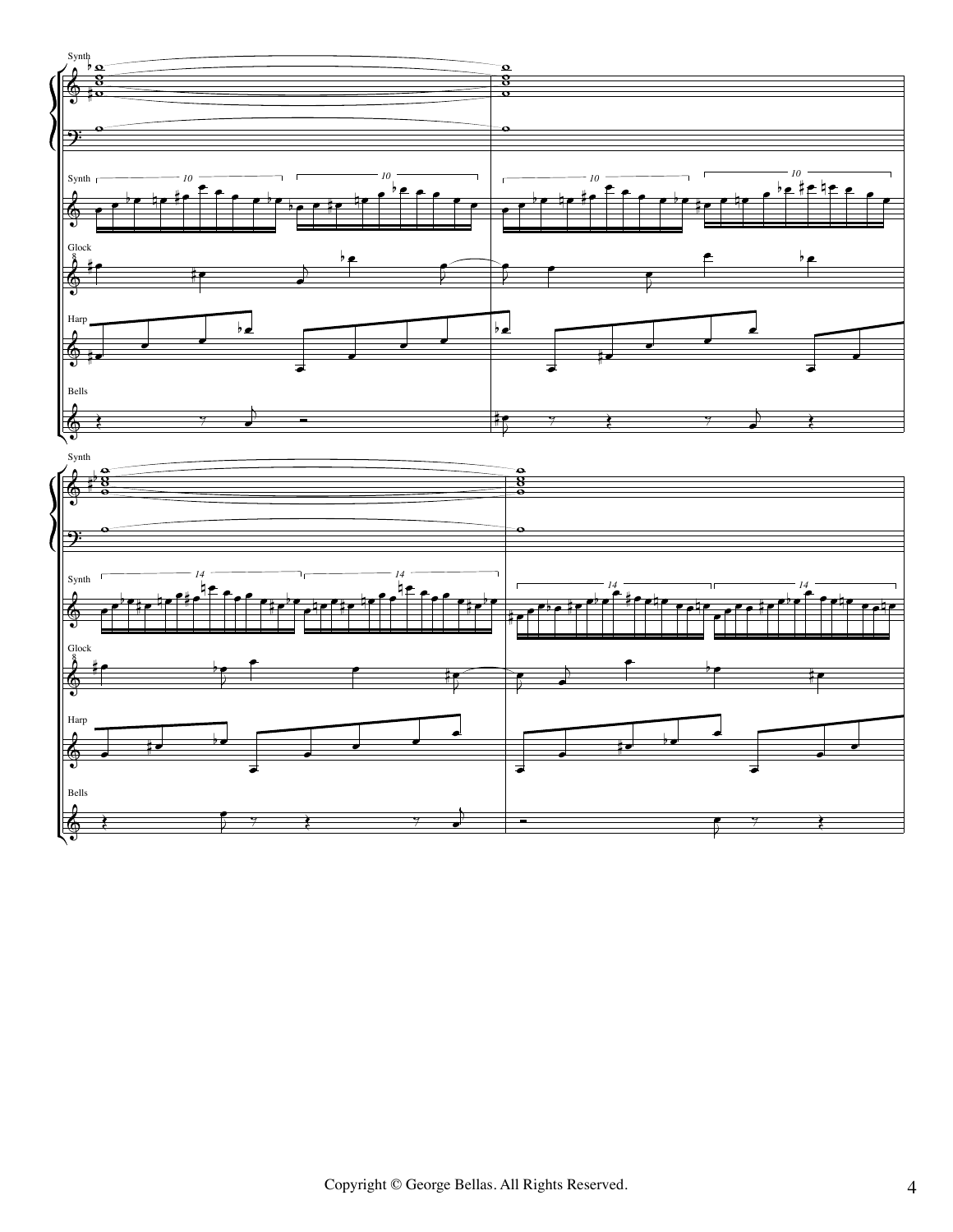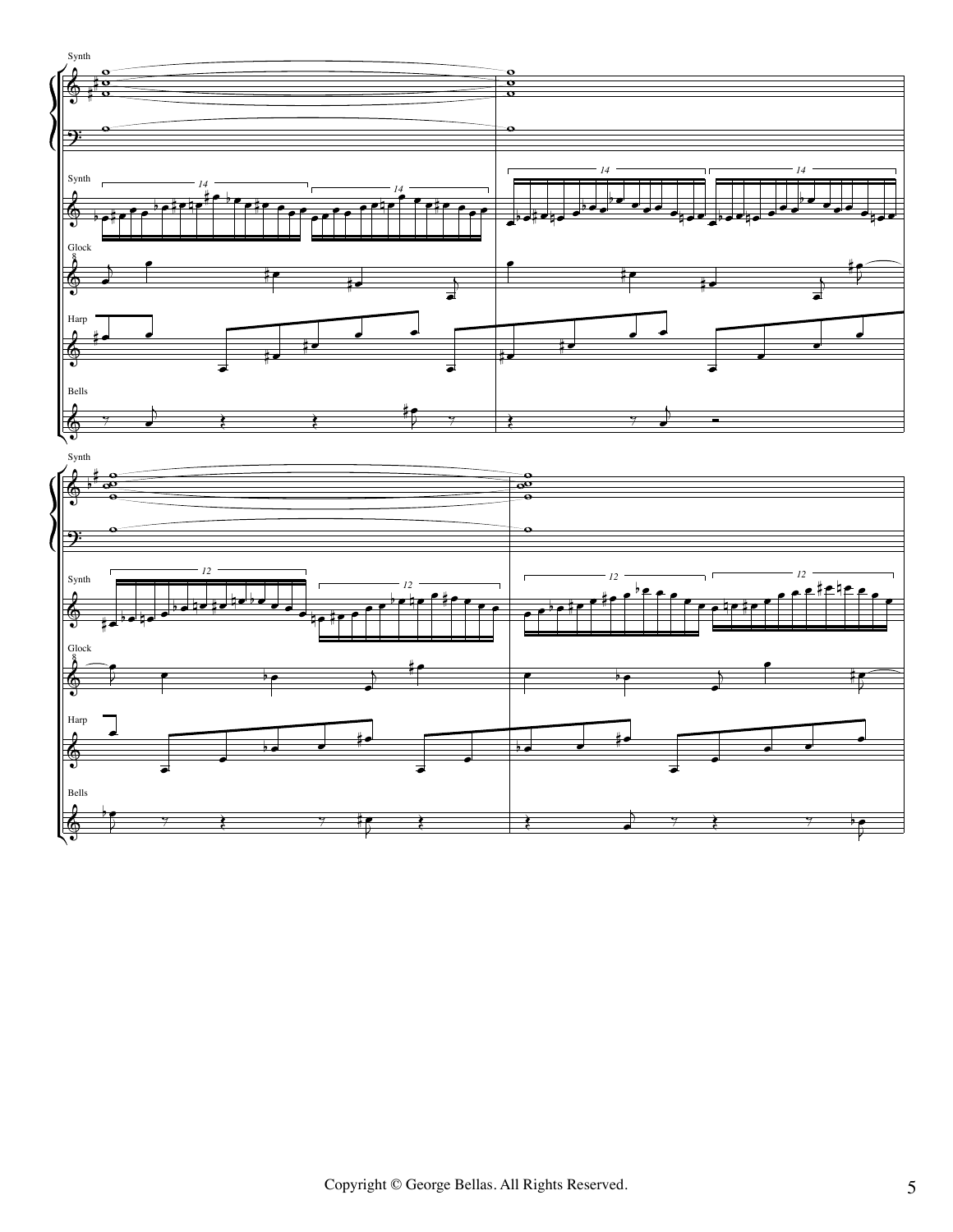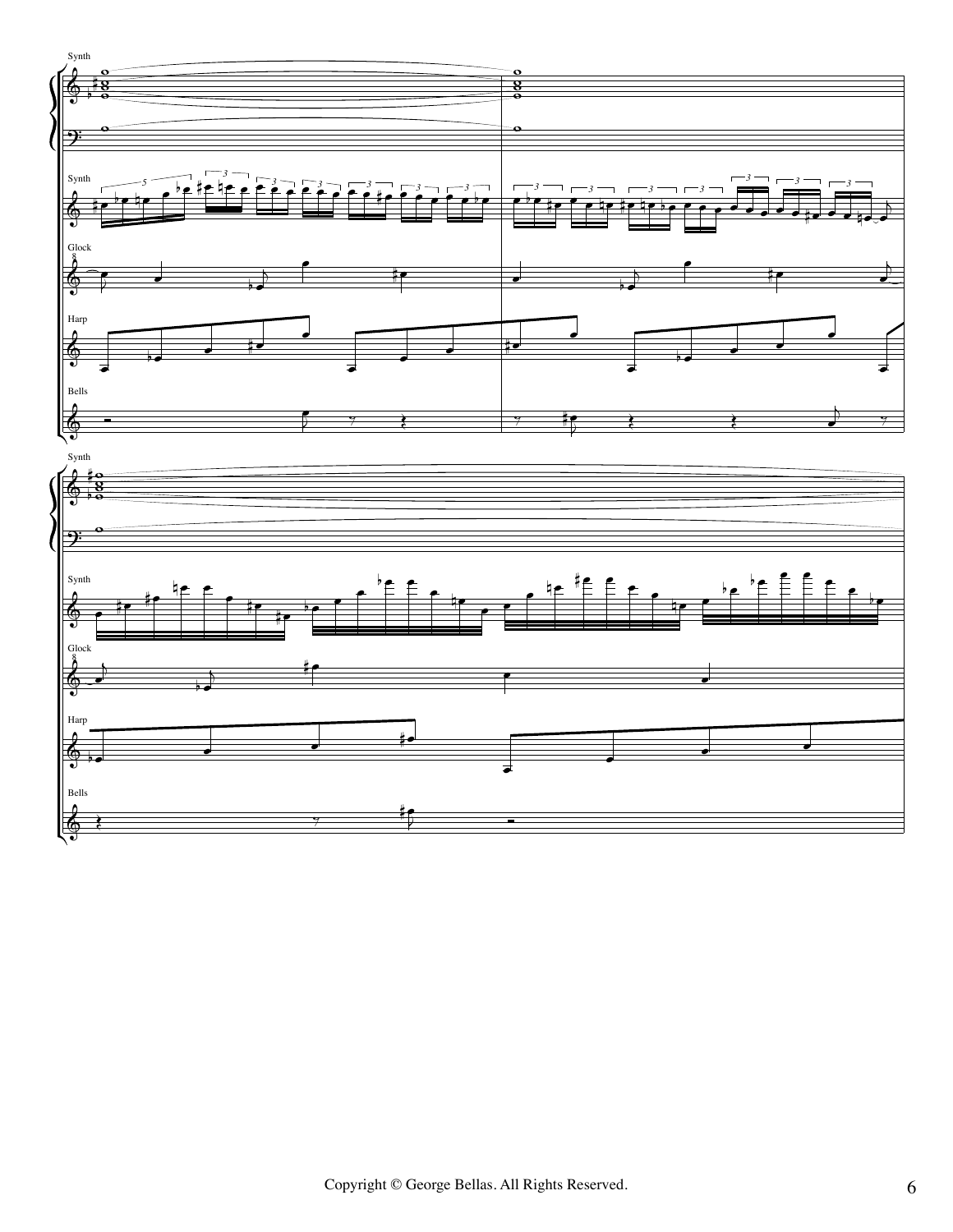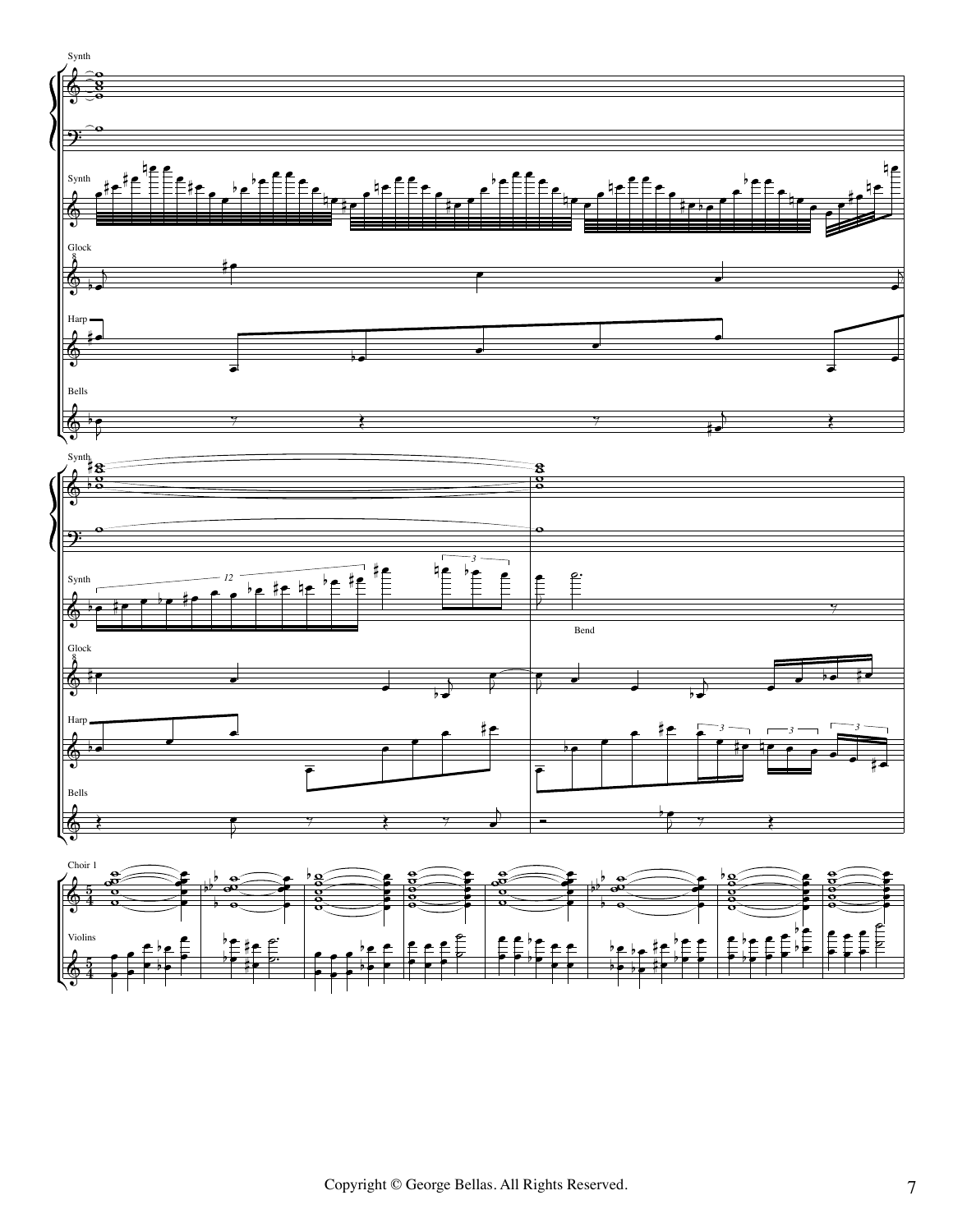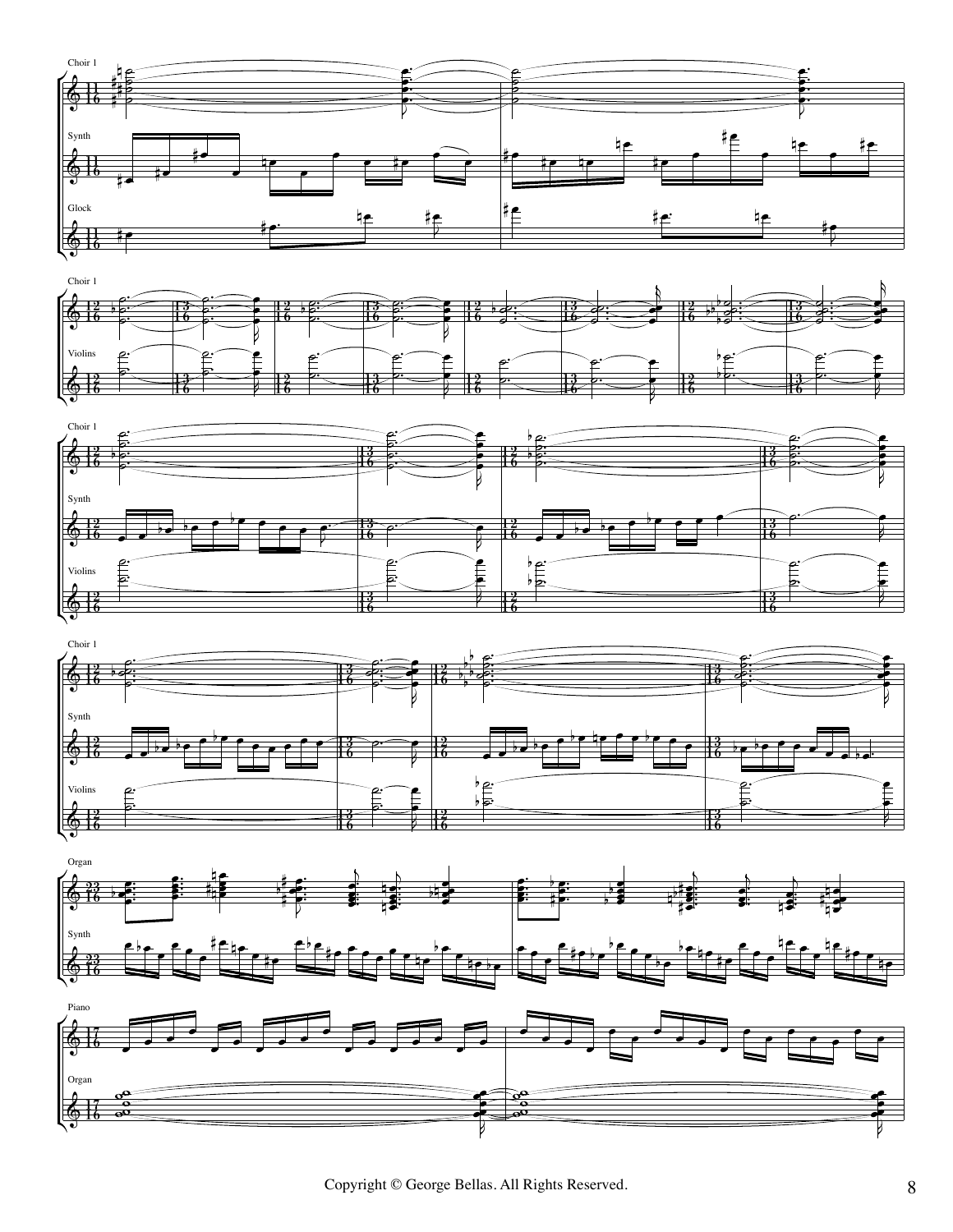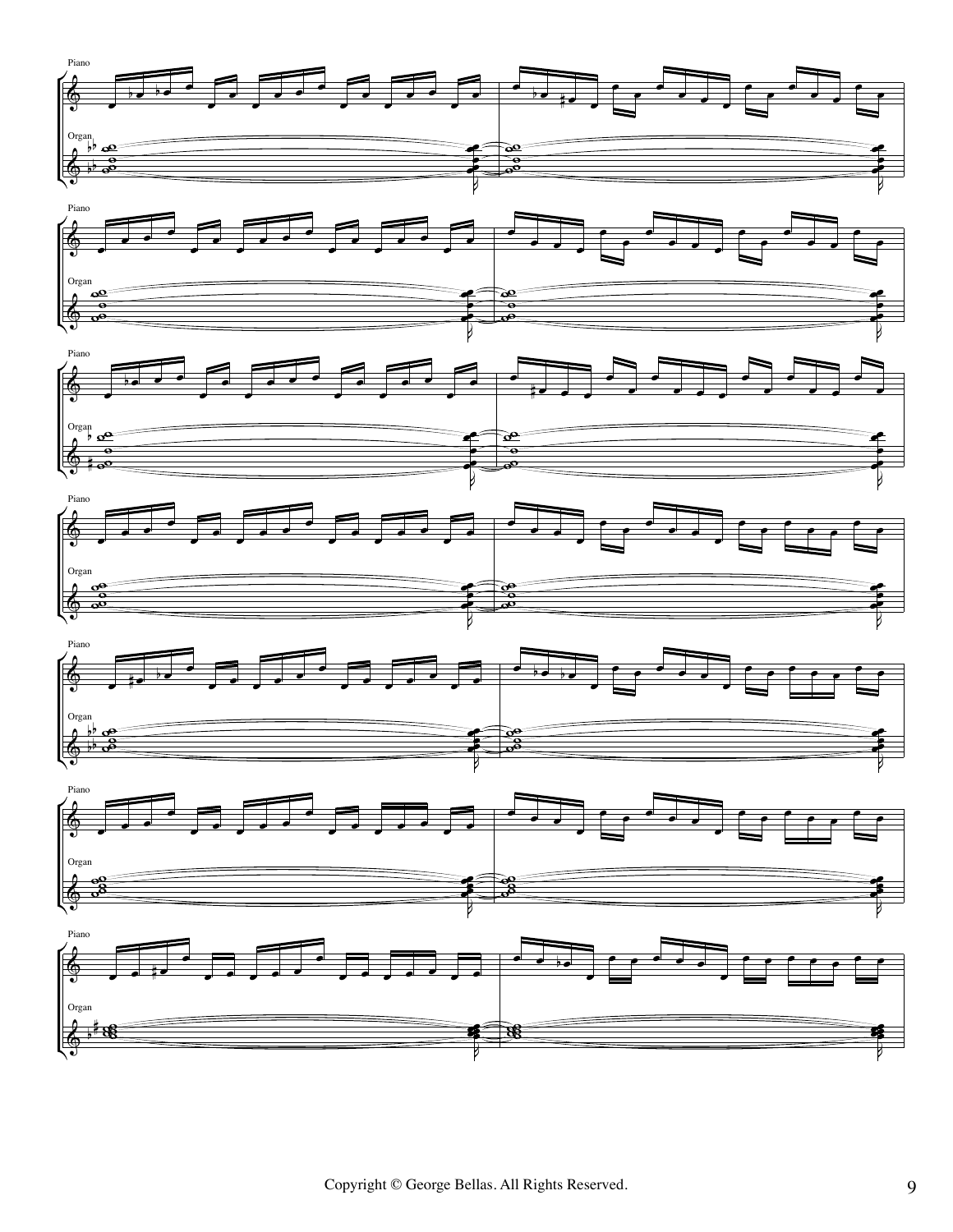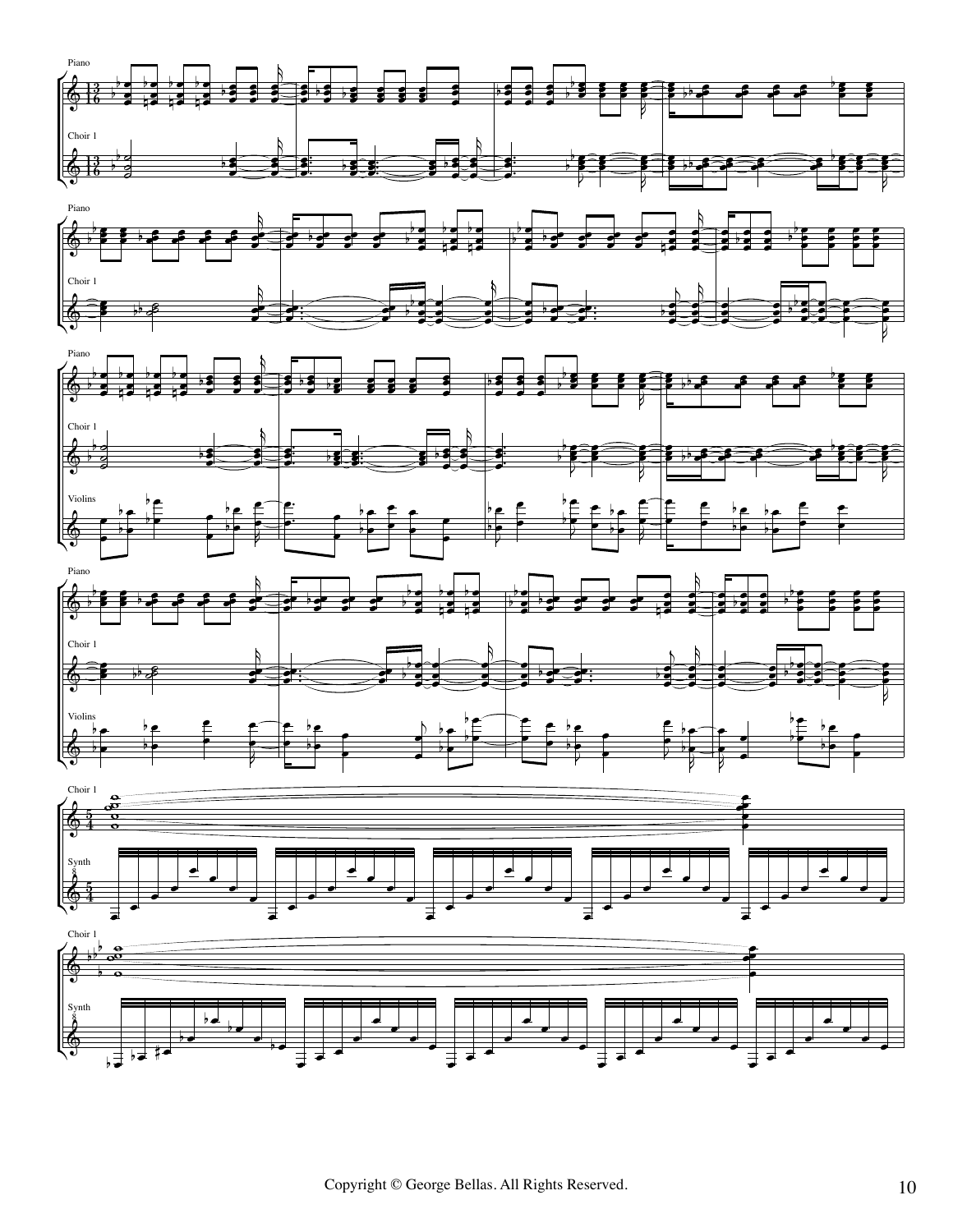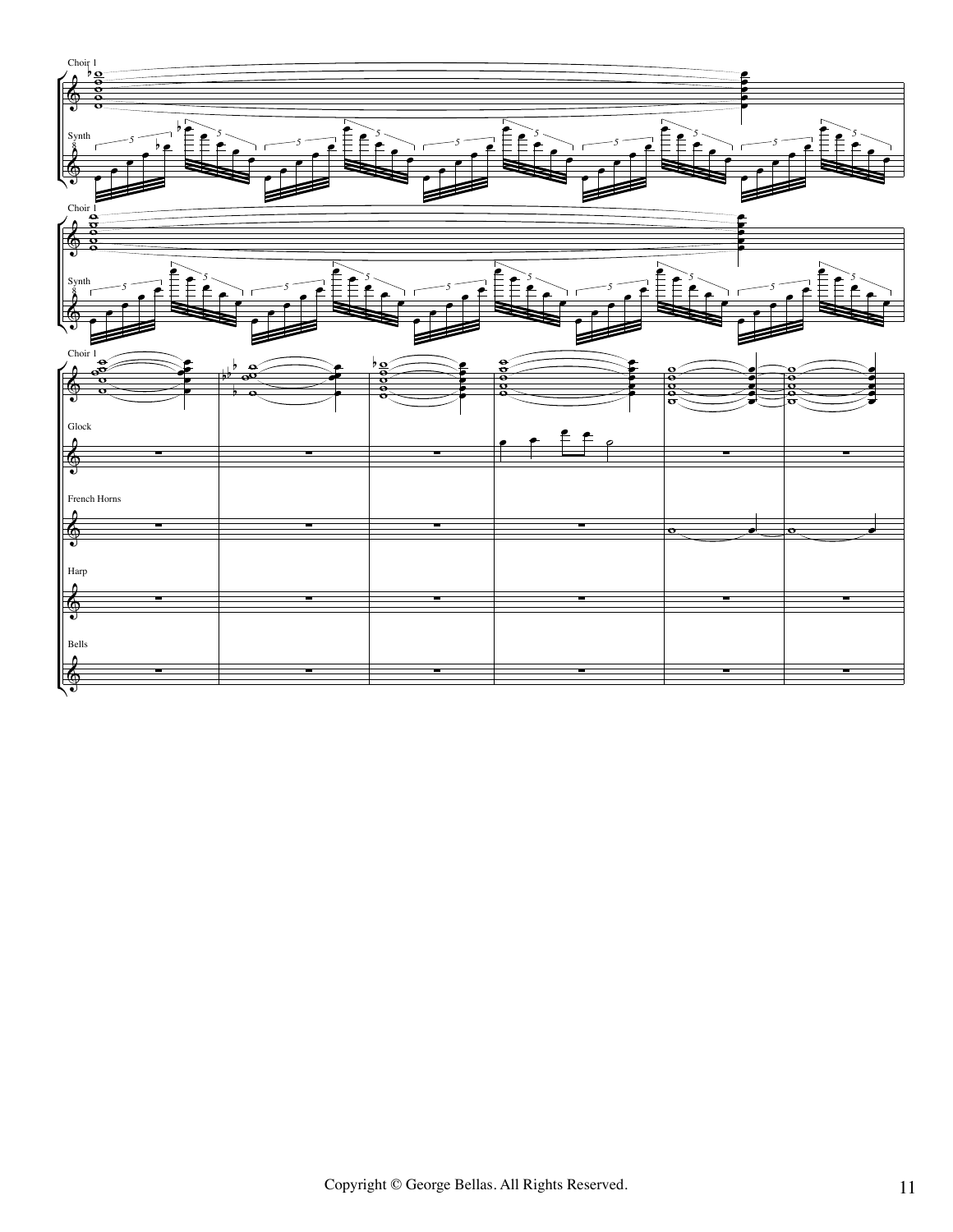